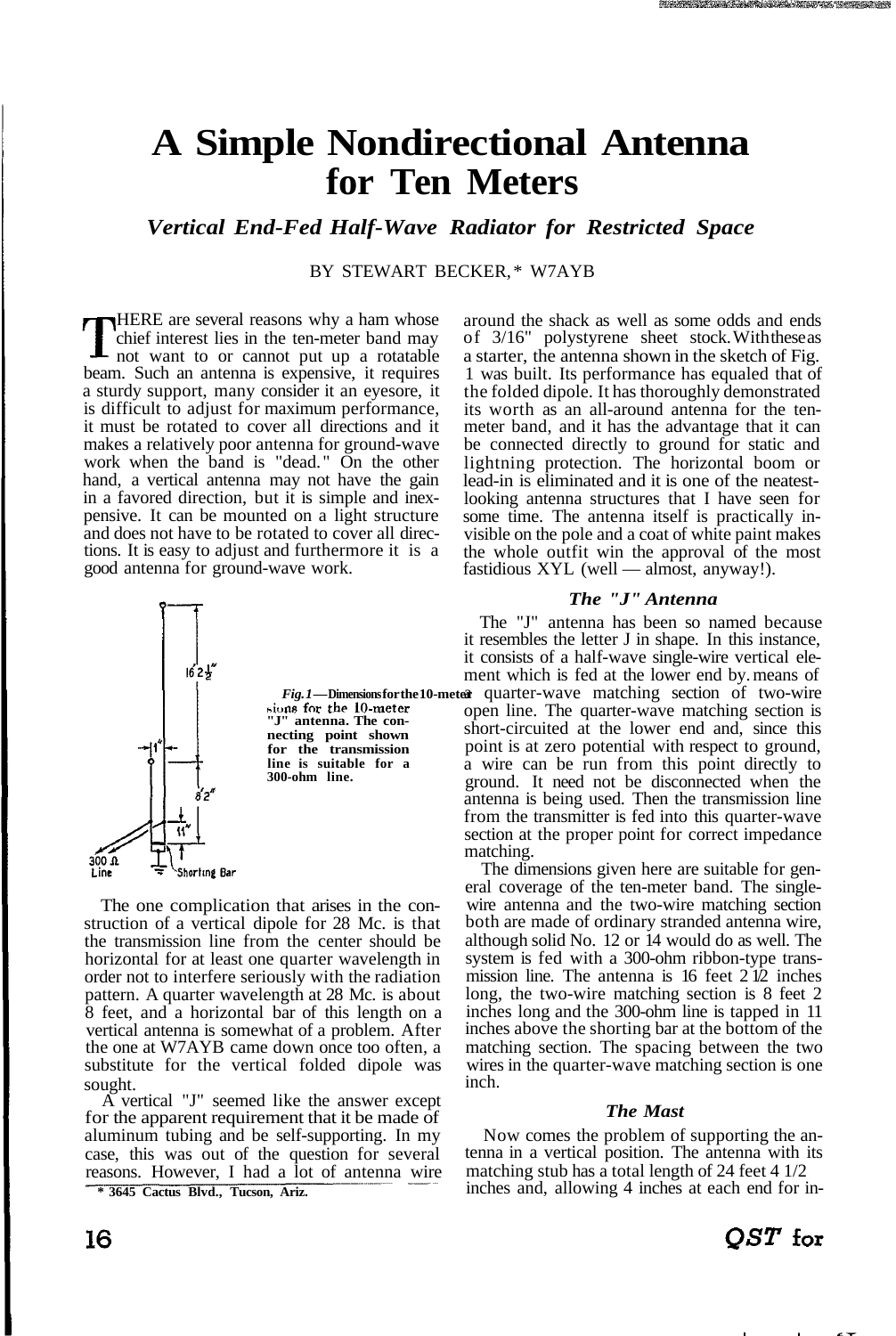sulators and mounting, this gives an over-all length of approximately 25 feet. This is a little long for a single 2 by 4 and the extremely light weight of the antenna does not justify such a heavy support. AH that is required is something that will stand up by itself because the antenna adds practically no burden to the support and the transmission line can be brought down along the support so as not to increase the suspended weight. This is one of the big advantages of this type of vertical antenna. If a vertical folded dipole is used, the antenna mast must be strong



*Fig. 2* **Detailed sketches of parts and assembly of the simple "J" antenna. A — Top antenna anchorage, 1 required. B — Single-wire insulator, 6 required. C — Two-wire insulator for matching section, 5 required. D — Metal angle pieces for fastening insulators Method of mounting twowire insulator at top of matching section. Four angles are used here. F — Antenna insulator and spring assembly at top of mast. G and H — Details of mast and antenna assembly.**

enough to support the 8-foot horizontal bar for the transmission line which, in turn, must be strong enough to support the strain (with wind!) of the transmission line hanging from there to the roof of the shack.

After consideration, the best combination seemed to be a 14-foot 2 by 2 at the top, supported by a 20-foot 2 by 4 guyed at the point where the matching stub joins the antenna. Guys at this point or lower have little effect upon the performance, although guys above this point may affect both loading and the radiation pattern. The 2 by 2 should be set in a 2-foot notch in the 2 by 4, as pictured in Fig. 2G. Care should be taken to make a snug fit and then three 4 1/2 -inch carriage bolts should be used through the two members to hold them securely together.

This gives a mast 32 feet long and a very simple socket on the roof of the shack is all that is necessary to hold the bottom, because the guy wires do the real work of holding it up. At W7AYB, the 2 by 4 is bolted to the side of a cement-block garage at a corner where the garage joins the house. It has been up for almost a year without giving trouble, but bolting it to a brick or cementblock wall should be avoided, unless it can be done near a corner. A couple of coats of white paint after joining the two uprights will finish the mast.

#### *Antenna Construction*

The rest is easy. From the polystyrene sheet or other insulating material, cut up six single-wire insulators, as shown at B in Fig. 2, and five twowire insulators as shown at G. Seventeen 1/2 -inch metal brackets (Fig. 2D) will be needed for fastening the insulators to the mast. These can be made or purchased for a few cents. One angle will be used on each of five of the single-wire insulators and two angles will be used on each of four of the two-wire insulators. The remaining four will be used on the uppermost double insulator to which the free wire of the matching section is anchored. A pair of small coil springs, shown in Fig. 2F and H, is also required to keep the wire taut over a long period of time. The top supporting strip, A, is screwed to the top of the mast. This may be a piece of polystyrene strip, but it is safer to make it of metal, or at least bakelite, which will take the strain without danger of snapping off.

Now measure off a piece of antenna wire 34 feet long and fasten one end to the top insulator fitted with the spring. Then string the polystyrene-strip insulators along the wire, placing the single-wire insulators toward the anchored end of the wire. At 24 feet 7 inches from the top end of the wire, loop the wire through the eye of the bottom spring and double the wire back on itself. Holding the two strands together, pull the wire until both springs are under reasonable tension and then anchor the bottom spring. While (Continued on page 88)

## **February 1950 17**